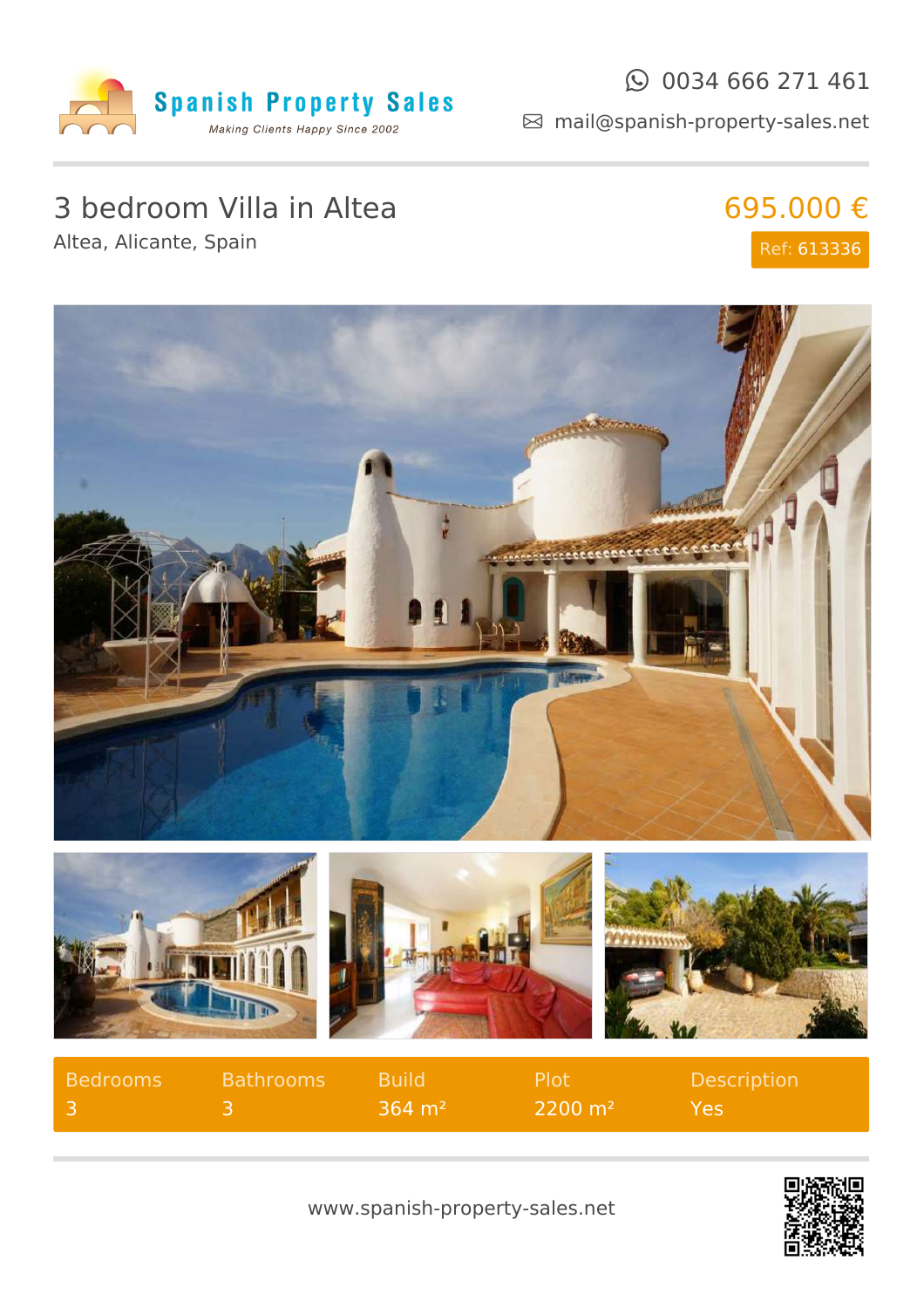

mail@spanish-property-sales.net

### 3 bedroom Villa in Altea

Altea, Alicante, Spain



#### Description

As the saying, and the same case applies here: it's all in the details of this elaborate great opportunity which is nicely tucked in the Altea region within a gated complex. A bargain unlike any other where you get two homes for the price of one, this expansive two level property is well spread on a 2200 m2 site surface and serves up breathtaking sea and open skies views from the top level.

A lot of things stand out for this majestic property. In the main house which features large arched floor length windows, there are two sitting rooms with the main living area tastefully decorated and featuring great art pieces to balance out the furniture in subtle colors that are very calming. The room is well done and arranged to optimize on the heat radiating from the fireplace when the need to light a fire arises. Aside from a small dining area which is set right at the edge of this main room, the flowing floor plan leads to another small sitting area which opens out to the gardens; a great area to entertain and watch the sunset from. Each of the bedrooms has been fitted to project different characters while maintaining the theme of quaint accommodations.

There is a guest house which also has a kitchen and adequate features in which you can play host to family and friends while near enough to engage in late night entertainment and conversations. There is a barbeque area with all the necessary provisions to support a serious event even as you enjoy the services of two swimming pools, one large one and the other a smaller one with a waterfall. Add in ample parking space including within the garage and you will get a great home with the most desirable welcoming vibe. And it can be yours today.

For more details on this incredible deal, give us a call at your earliest convenience.